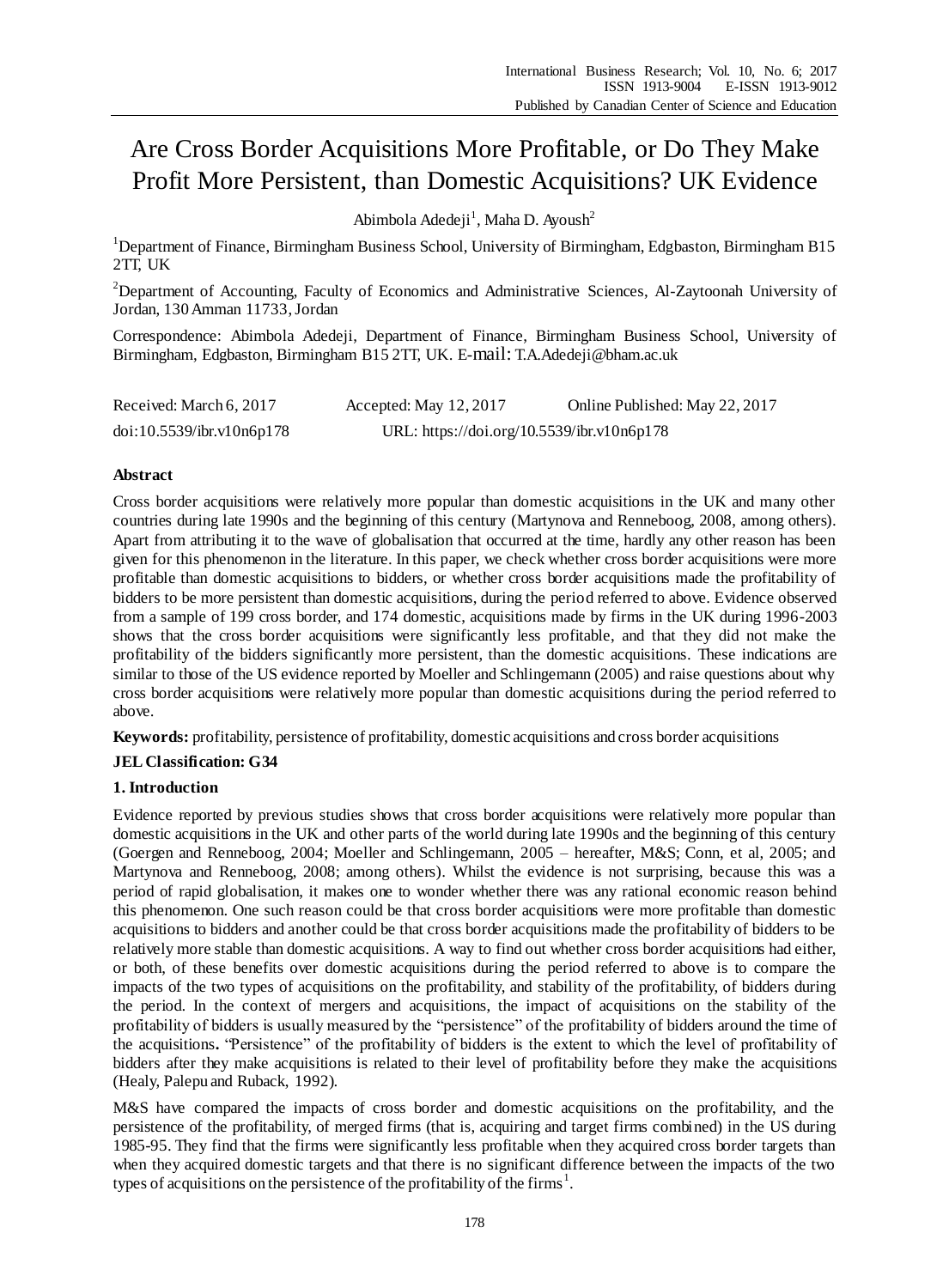The study reported in this paper compares the impacts of cross border and domestic acquisitions on the profitability, and persistence of the profitability, of firms in the UK which made acquisitions during late 1990s and the early part of this century. There are two reasons for the study. One of them is that since the evidence reported by M&S is about the difference between the impacts of cross border and domestic acquisitions on the profitability, and persistence of the profitability, of merged firms, it may not apply to bidders or acquirers alone, because previous studies have shown that the impacts of acquisitions on the market returns on the shares of bidders and targets are usually different from each other (Tuch and O'Sullivan, 2007; Ismail, et al, 2011). The results of the studies imply that any statistically significant difference observed between the impacts of cross border and domestic acquisitions on the profitability of merged firms may not apply to bidders, or targets, alone.

There is also empirical evidence that cross border acquisitions improve operating performance of targets (Bertrand and Zitouna, 2005 and Fraser and Zhang, 2009). But there is hardly any rigorous empirical evidence in the literature about the difference between the impacts of cross border and domestic acquisitions on the profitability, and persistence of the profitability, of bidders alone. This issue is important because many firms that are involved in cross border deals probably just want to make acquisitions rather than be involved in mergers. Information about the difference between the impacts of cross border and domestic acquisitions on the profitability, and persistence of the profitability, of bidders alone will be useful to them, if they want to choose between acquiring cross border targets and domestic targets.

The other reason for the study reported in this paper is that the difference between the impacts of cross border and domestic acquisitions on the profitability, and persistence of the profitability, of bidders may vary from sample to sample. Consequently, any view about the difference between the impacts of cross border and domestic acquisitions on the profitability, and persistence of the profitability, of bidders in the UK should be based on UK evidence, because the evidence reported by M&S, referred to above, may not apply to the UK.

We do not know any other study in the literature which has rigorously compared the impacts of cross border and domestic acquisitions on the profitability, and persistence of the profitability, of either merged firms, or bidders alone, than that of M&S. So, there is a gap in the literature. The contribution of this paper is that it reports the UK evidence on this issue and, hence, bridges part of the gap. We focus on the UK because the country was the hub for mergers and acquisitions, outside the US, during our study period. The number, and value, of cross border mergers and acquisitions made by UK firms during the period exceeded those of the cross border mergers and acquisitions made by firms in any other country in Europe and were next only to those made by firms in the US (Sudarsanam, 2010 and Ayoush, 2011).

The sample used to generate the evidence contains 373 acquisitions made by firms listed on the London Stock Exchange during 1996-2003. All bidders, and 174 (or approximately 46.6%) of the targets, were from the UK. The other targets (199, or approximately 53.4% of the targets) were cross border acquisitions made by the UK bidders from the US, other European countries than the UK and the rest of the world (Ayoush, 2011). The evidence gives similar indications to the one reported by M&S. Among other things, the evidence shows that the profitability of the bidders in the UK was significantly lower when they acquired cross border targets, than when they acquired domestic targets, and that there is no significant difference between the impacts of the two types of acquisitions on the persistence of the profitability of the bidders. These indications of the evidence are robust to different definition and measurement of the profitability of the bidders. Therefore, it appears that the greater popularity of cross border acquisitions over domestic acquisitions in the UK during late 1990s and the beginning of this century was not because cross border acquisitions were more profitable, or made the profitability of bidders to be more stable, than domestic acquisitions.

The rest of the paper is organised as follows: the reasons why the impacts of cross border acquisitions on the profitability, and persistence of the profitability, of bidders may be different from those of domestic acquisitions, and why the difference between the impacts of the two types of acquisitions may vary from sample to sample, are explained in the next section. This is followed by the description of the methodology used in the study. The results obtained are presented in the penultimate section and the paper is concluded in the final section.

### **2. Why the Impacts of Cross Border and Domestic Acquisitions may be Different from Each Other and Why the Difference between the Two may Vary from Sample to Sample**

There are various market imperfections that can make the prices of finished products and raw materials, as well as labour costs, tax charges, other operating expenses and financing costs, to be unequal across countries (Eitemann, Stonehill and Moffett, 2016). The imperfections can cause differences between the profitability of cross border and domestic acquisitions to bidders. A-priori, it is difficult to tell how the imperfections will make the profitability of cross border and domestic acquisitions to differ because their impacts will depend on the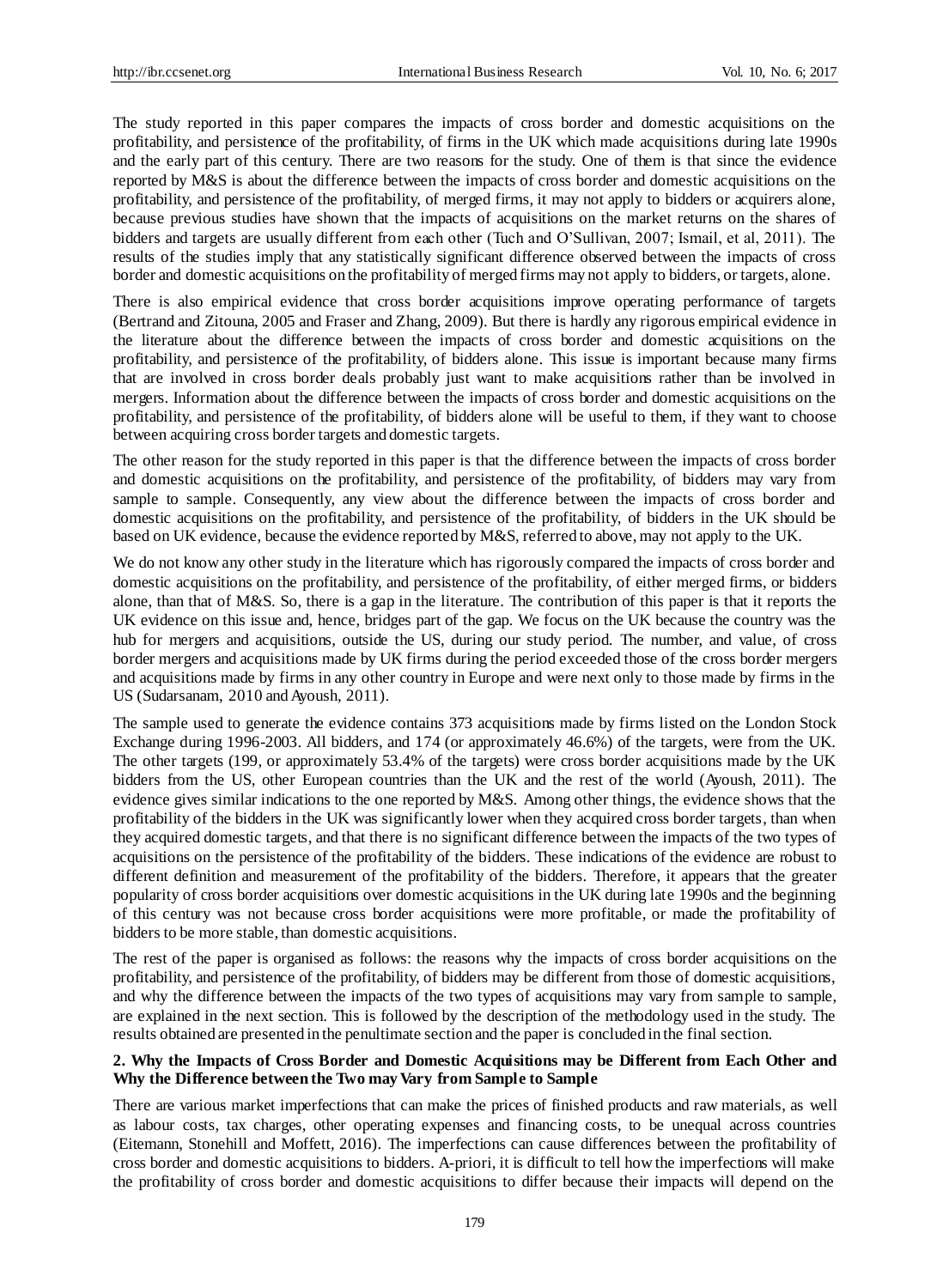types of imperfections that they are, the amount of each of them and how each of them will affect the profits that bidders will realise on a particular set of cross border and domestic acquisitions. Consequently, the difference between the impacts of cross border and domestic acquisitions on the profitability of bidders may vary from sample to sample.

Also, international diversification theory suggests that international diversification (such as a cross border acquisition) may reduce the volatility of the profitability of firms (Hughes, Logue and Sweeney, 1975) for two reasons. One of them is that the economic cycles of the countries that bidders are may be opposite to those of the countries that their cross border targets are. Whenever that is so, the profitability of each bidder and its cross border target combined will be more stable (that is, be more persistent) than the profitability of the same bidder combined with a domestic target that is similar to the cross border target**.** The other reason is that the cross border targets may be in countries which are financially less risky than those of their bidders. Again, whenever that is so, the profitability of each bidder and its cross border target combined will be more stable than that of the same bidder combined with a domestic target that is similar to the cross border target.

The explanations stated above are based on portfolio theory. The theory suggests that if:

 $\sigma_{BT}$  = standard deviation of the profitability of a bidder and a target combined after an acquisition;

 $\sigma_B$  = standard deviation of the profitability of the bidder before the acquisition;

 $\sigma_T$  = standard deviation of the profitability of the target before the acquisition;

 $\rho_{BT}$  = correlation between the profitability of the bidder and the target;

 $w_B$  = weight of the contribution of the bidder to the profitability of the bidder and the target combined after the acquisition; and

 $w_T$  = weight of the contribution of the target to the profitability of the bidder and the target combined after the acquisition;

then,

$$
\sigma_{BT} = \sqrt{W_B^2 \sigma_B^2 + W_T^2 \sigma_T^2 + 2W_B W_T \rho_{BT} \sigma_B \sigma_T} \tag{1}
$$

Therefore, if the economic cycles of the countries of the bidders are opposite to those of the countries of their targets, then  $\rho_{BT}$  in equation (1) will be negative. Since the values of all other variables in the equation will be positive, the negative value of  $\rho_{BT}$  will make the whole of  $2W_BW_T \rho_{BT} \sigma_B \sigma_T$  to be negative and reduce the value of  $\sigma_{BT}$ . Similarly, if  $\sigma_B > \sigma_T$  and part of the fund previously invested in the bidder is transferred to a target located in a country which is financially less risky than the country where the bidder is, the value of  $\sigma_{BT}$  will reduce, all things being equal<sup>2</sup>.

However, very little is known about whether firms usually acquire cross border targets that are in countries which have opposite economic cycles to their own, or in countries which are financially less risky than their own, because there is hardly any direct empirical evidence on this issue in the literature. The empirical evidence that is in the literature is about the impacts of foreign direct investment (FDI) made by firms on their total risk and market beta values, among others. The evidence indicates that firms make FDI in countries which are financially less risky, as well as in countries which are financially more risky, than their own, and that when firms make FDI in countries which are financially less risky than their own, their total risk and market beta values decrease. But when firms make FDI in countries which are financially more risky than their own, their total risk and market beta values increase (Kwok and Reeb, 2000). Even though the evidence is about FDI, its indication is consistent with the explanation stated above about why the impacts of cross border and domestic acquisitions on the persistence of the profitability of acquirers may differ. So, the evidence appears to be relevant to cross border acquisitions as well.

From the point of view of our study, the most important indication of the evidence referred to above is that firms may acquire cross border targets from various countries, regardless of market imperfections and the nature of the relationships between the economic cycles of their own countries and the countries of their targets, and regardless of whether the countries of their targets are financially less, or more, risky than their own. This implies that the difference between the impacts of cross border and domestic acquisitions on the profitability, and persistence of the profitability, of bidders may vary from sample to sample. Whether this variation occurs or not depends on the relationships between the economic cycles and the levels of financial risk in the countries of the bidders and the cross border targets in a study sample.

Since there is no direct empirical information on this issue in the literature, it will be useful to know whether there are significant differences between the impacts of cross border and domestic acquisitions on the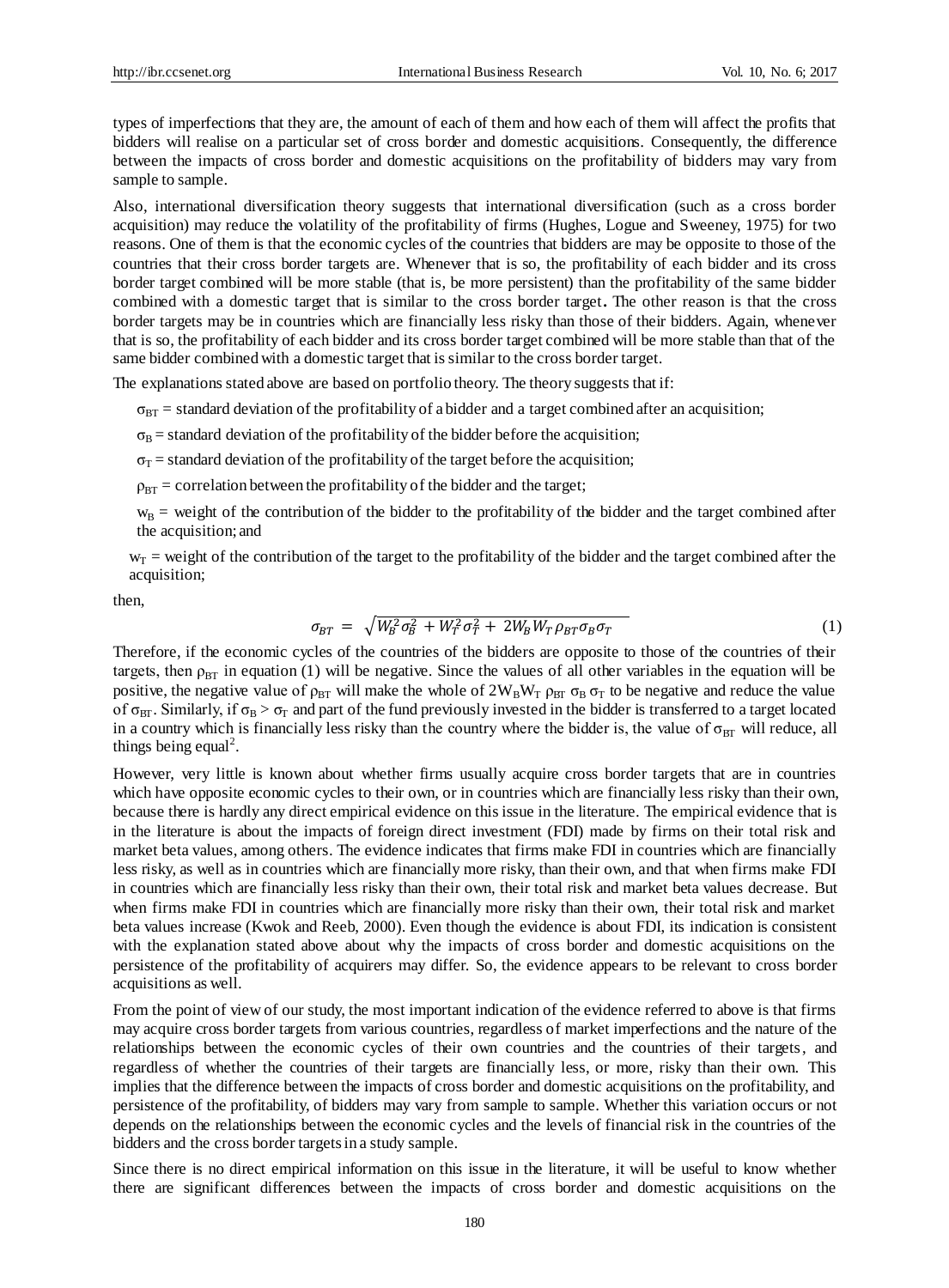profitability, and persistence of the profitability, of bidders in different countries. As stated earlier, it appears that only the US evidence reported by M&S is in the literature before this paper. It will be useful to have evidence from other countries for information and comparison.

#### **3. Methodology**

We measure the profitability of a bidder in a year by the ratio of its 'pure' operating cash flow to its total assets in the year (that is,  $(EBITDA - \Delta WC)/Total$  Assets), where EBITDA is earnings before interest, tax, depreciation and amortisation and ΔWC is change in working capital. This measure is used in order to control the potential bias that accounting policies of bidders may cause to their profitability in the year of acquisition or some other years (Lawson, 1985 and Powell and Stark, 2005). As in Healy, et al (1992) and M&S, we adjust the value of the measure for industry median in each year in order to control the potential effect of industry on it. We also control the potential joint effects of industry, pre-acquisition size and performance of bidders on their post-acquisition level of profitability by deducting the median value of the level of profitability of a firm that is comparable with each bidder in industry, size and pre-acquisition level of profitability from the value of the variable for the bidder in each year after the acquisition.

In order to be able to assess the effect of industry alone, and the joint effects of industry, size and pre-acquisition performance together, on the post-acquisition level of profitability of the bidders, we create two variables. One of them is called industry-adjusted level of profitability  $(PR_{ind-dil},)$  and the other is called industry-size-and-pre-acquisition-adjusted level of profitability  $(PR_{ind, size, pert-adiit})$ . The values of the variables are calculated as follows:

$$
PR_{ind-adji,t} = PR_{Bidderi,t} - PR_{ind-median\ in\ year\ t}
$$
 (2)

$$
PR_{ind, size,perf-adji, t} = PR_{bidderi, t} - PR_{benchmark firm in year t}
$$
 (3)

where,

 $PR_{ind-adiit} = industry-adiusted level of profitability of bidder i in year t;$ 

 $PR_{Bidderi,t}$  = raw level of profitability of bidder i in year t;

 $PR_{ind, size, perf-adjit} = industry-size-and-pre-acquisition-performance-adjusted level of profitability of bidder i in$ year t;

 $PR_{ind-median in year t} = industry median level of profitability in year t; and$ 

 $PR_{\text{benchmark firm in year}}$  = level of profitability of the benchmark firm (that is, a firm in the same industry, and with a similar size to the bidder, in the pre-acquisition year which is not involved in any acquisition) in year t.

Following previous studies (e.g., Healy, et al, 1992; Kumar and Rajib, 2007), we calculate the value of each of the variables described in equations (2) and (3) above for 1, 2 and 3 years before, and after, each acquisition that is, for  $t = -3, -2, -1, 1, 2$  and 3 respectively. Year 0 (that is, the year of acquisition) is excluded in order to avoid the noise that may be in the data of that year as a result of accounting differences between the bidders and targets and one-time acquisition costs incurred in the year which may distort the result of the comparison of the level of profitability of the bidders in that year with their level(s) of profitability in the other years. Then, the median value of each of the variables for the three years before each acquisition (that is, for  $t = -3$ ,  $-2$  and  $-1$ ) is determined and called pre-acquisition level of profitability, PRpre. Also, for each acquisition, the median value of each of the variables for the three years after the acquisition (that is, for  $t = 1$ , 2 and 3) is determined and called post-acquisition level of profitability, PRpost.

In order to avoid survival bias, bidders which existed for less than three years before they acquired their targets, and those which ceased to exist in less than three years after they acquired their targets, are included in our study sample. However, when data are available for only two years, the average value of each of the variables over the two years before, or after, the acquisition concerned is used as the PRpre, or PRpost, as appropriate. Also, when data are available for only a year before, or after, an acquisition, the value of each of the variables for the year before, or after, the acquisition is used as the PRpre or PRpost. Then, we use ordinary least squares regression technique to estimate the following equations: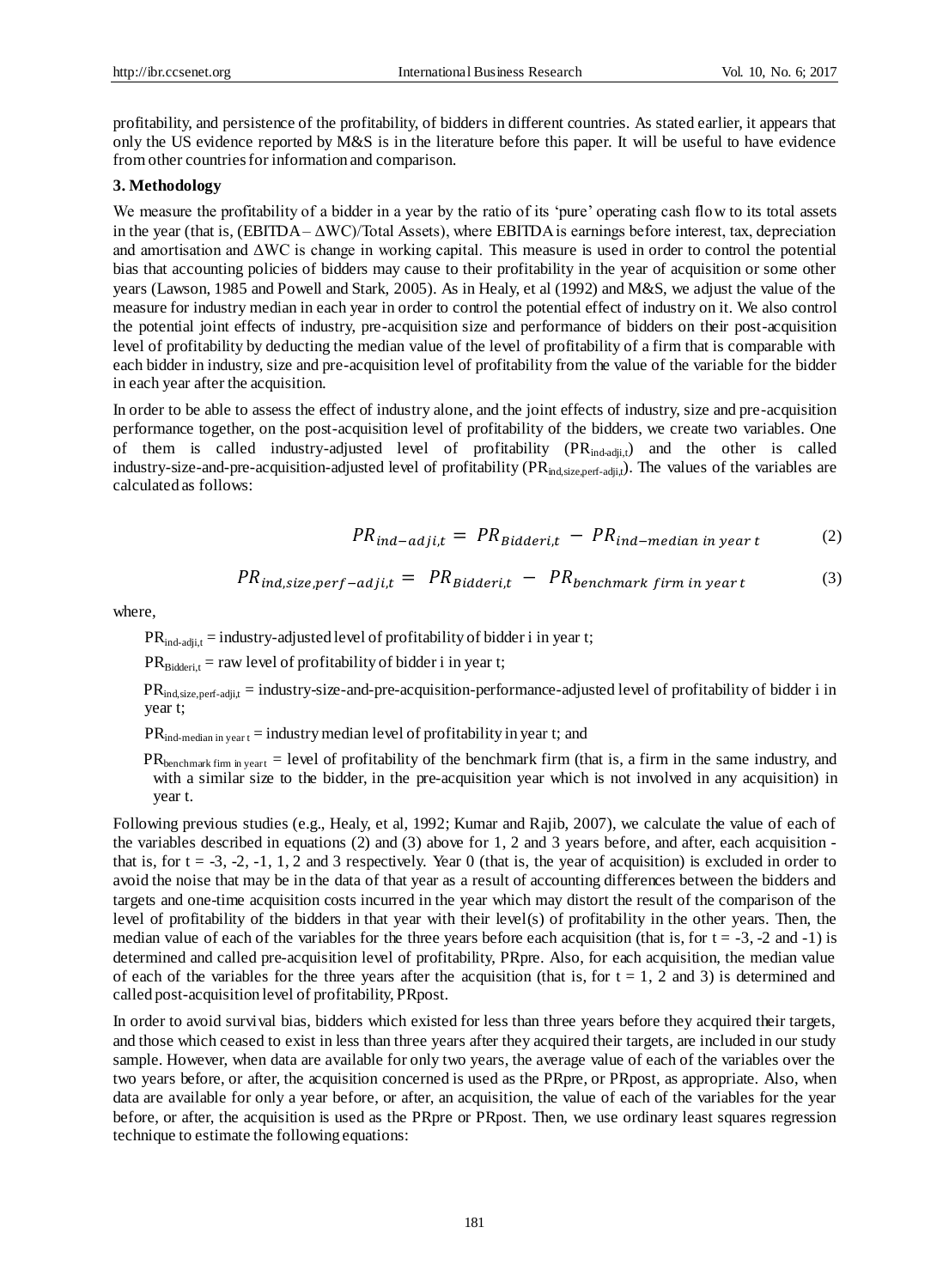#### $POCFIND =$

 $\alpha_0 + \alpha_1$  PRCFIND +  $\alpha_2$  CB +  $\alpha_3 *$  CB \* PRCFIND +  $\alpha_4$  CP +  $\alpha_5$  INDR +  $\alpha_6$  RELSIZE +  $\varepsilon$  (4)

$$
POCFISP =
$$
  
\n
$$
\beta_0 + \beta_1 PRCFISP + \beta_2 CB + \beta_3 * CB * PRCFISP + \beta_4 CP + \beta_5 INDR + \beta_6 RELSIZE + \Phi
$$
 (5)

where,

POCFIND = industry-adjusted post-acquisition cash flow measure of the level of profitability of a bidder;

 POCFISP = industry-size-pre-acquisition-performance-adjusted cash flow measure of the level of profitability of a bidder, after the acquisition;

PRCFIND = industry-adjusted pre-acquisition cash flow measure of the level of profitability of a bidder;

 PRCFISP = industry-size-pre-acquisition-performance-adjusted cash flow measure of the level of profitability of a bidder, before the acquisition;

 $CB = a$  dummy variable allocated a value of 1 for cross border acquisitions and 0 for domestic acquisitions;

 $CP = a$  dummy variable allocated a value of 1 for acquisitions paid for entirely in cash and 0 for all others;

 INDR = a dummy variable allocated a value of 1 for acquisitions of targets that are in the same industry with their bidders and 0 for others;

 $RELSIZE$  = relative size of a target to its bidder, represented by the ratio of the deal value to the market value of the equity of a bidder; and

ε and Φ are error terms.

 $\alpha_1$  and  $\beta_1$  in equations (4) and (5) are measures of the impact of the domestic acquisitions on the persistence of the profitability of the bidders (hereafter, domestic persistence) in our sample. Similarly, the sum of  $\alpha_1$  and  $\alpha_3$  in equation (4), and the sum of  $\beta_1$  and  $\beta_3$  in equation (5), are measures of the impact of the cross border acquisitions on the persistence of the profitability of the bidders in our sample (hereafter, cross border persistence). So, if  $\alpha_3$ is positive and statistically significant in the estimate of equation (4), and  $\beta_3$  is positive and statistically significant in the estimate of equation (5), then the cross border persistence of the profitability of the bidders in our sample is significantly higher than the domestic persistence of their profitability, and vice versa.

We include some dummy variables in equations (4) and (5) to control the potential impacts of certain deal characteristics on the profitability of the bidders, which may affect the difference between the cross border and domestic persistence of their profitability. The deal characteristics that the dummy variables are used to control their potential impacts are method of payment (specifically, cash payment, CP), industrial relatedness of each target to its acquirer (INDR) and the relative size of each target to its bidder's (RELSIZE).

Acquisitions which are paid for entirely in cash may be more profitable than those which are paid for entirely with shares, or with a mixture of cash, shares and other types of securities. That's because bidders usually pay for acquisitions entirely in cash when they are sure of realising a profit on them, and often pay entirely with shares, or with a mixture of cash, shares and other types of securities, for acquisitions which they are not sure of realising a profit on (Linn and Switzer, 2001 and Tuch and O'Sullivan, 2007). If the acquisitions in our sample were paid for in this way, then variable CP should have a significant positive coefficient in the estimates of equations (4) and (5). Similarly, acquisitions of targets that are in the same industry, or line of business, with their bidders are more likely to generate synergies and profit to the bidders than acquisitions of targets that are not (Singh and Montgomery, 1987; Tuch and O'Sullivan, 2007). If our sample supports this suggestion, then dummy variable INDR should have a significant positive coefficient in the estimates of equations (4) and (5). Also, acquisitions of larger targets may be more profitable than acquisitions of smaller targets because competition for larger targets is usually less intense than competition for smaller ones. Hence, acquirers usually pay relatively less for larger targets, and consequently realise relatively more profit on them, than on smaller targets (Bruner, 2002 and Tuch and O'Sullivan, 2007). If this suggestion applies to our sample, then the coefficient of the RELSIZE variable should be positive and statistically significant in the estimates of equations (4) and (5).

 $α_0$  and  $β_0$  (that is, the constants) measure the impacts of the cross border and domestic acquisitions on the profitability of the bidders, after controlling the effects of the other factors. Therefore, a negative and statistically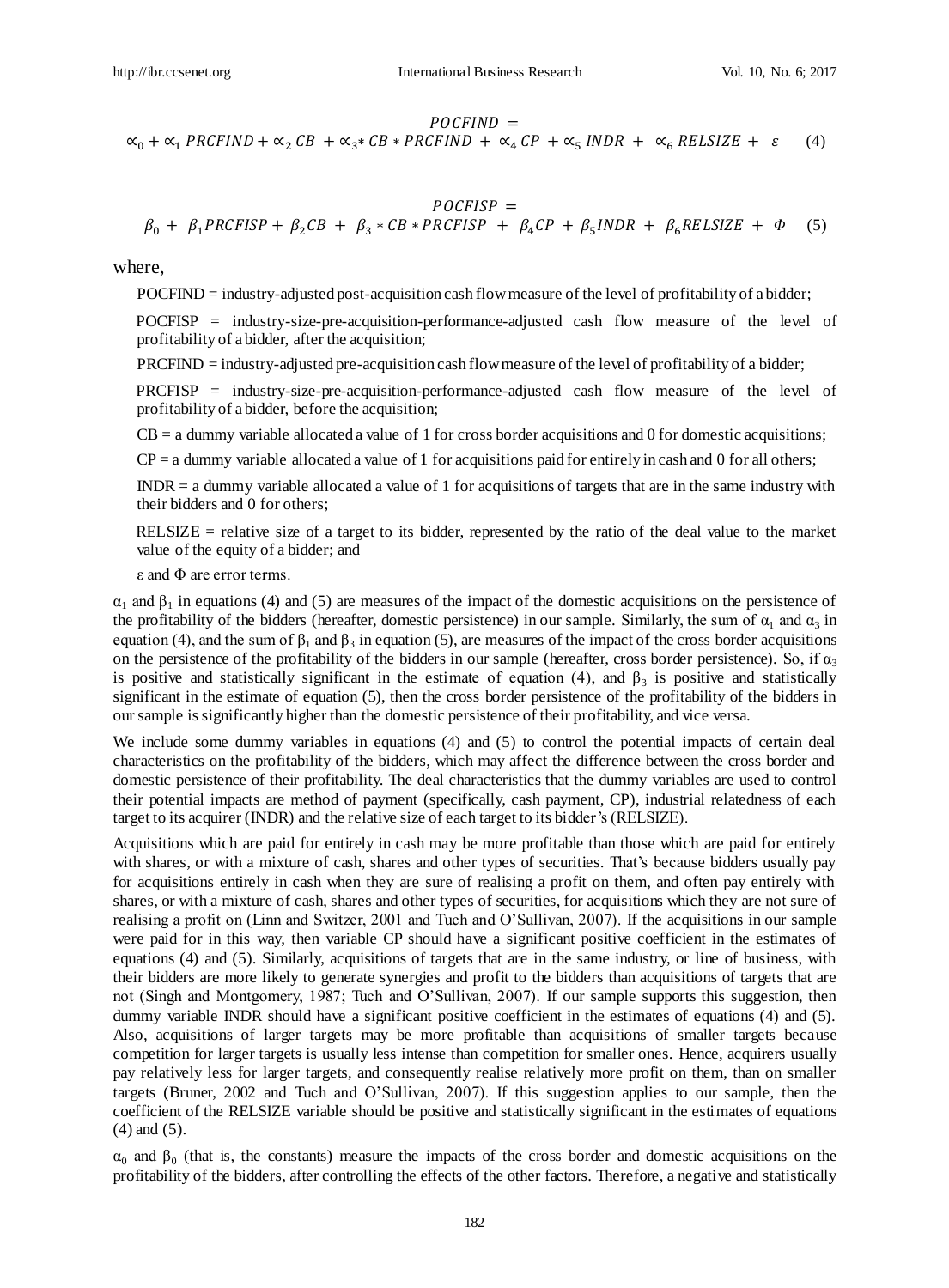significant value of each of them will mean that industry-adjusted (or industry-size-pre-acquisition-performance-adjusted) profitability of the bidders reduced significantly after acquisitions, and vice versa. If the profitability of the bidders is significantly persistent over the acquisition period, then the estimates of  $\alpha_1$  and  $\beta_1$  should be positive and statistically significant. The more persistent the profitability is over the period, the greater will be the estimated values of  $\alpha_1$  and  $\beta_1$ . Also,  $\alpha_2$  and  $\beta_2$  measure the difference between the impacts of the cross border and domestic acquisitions on the profitability of the bidders. If each of them is positive and statistically significant, then the impact of the cross border acquisitions on the profitability of the bidders is significantly more than that of the domestic acquisitions, and vice versa. The estimates of  $\alpha_2$ ,  $\beta_2$  and their statistical significance, are one of the two issues that the study reported in this paper is about.

 $\alpha_3$  and  $\beta_3$  measure the difference between the cross border and domestic persistence of the profitability of the bidders. If there was no volatility in the profitability of a bidder from the period before, to the period after, it acquired a target, then its POCFIND and PRCFIND in equation (4), and POCFISP and PRCFISP in equation (5), should be the same. If this was so for all acquisitions in our sample, then the estimates of  $\alpha_3$  and  $\beta_3$  should be 1 each, and those of  $\alpha_0$  and  $\beta_0$  should be 0 each. But profitability of firms usually varies over time, mainly because of the volatility of their revenues. Therefore, if the profitability of the bidders in our sample was relatively more stable when they acquired cross border targets than when they acquired domestic targets, then the difference between their POCFIND and PRCFIND in equation (4), and POCFISP and PRCFISP in equation (5), should be smaller when they acquired cross border targets than when they acquired domestic targets. Consequently, estimates of  $\alpha_3$  and  $\beta_3$  should be positive and statistically significant. Negative estimates of  $\alpha_3$  and  $\beta_3$  imply the opposite. That is, they imply that the profitability of the bidders was more volatile when they acquired cross border targets than when they acquired domestic targets. The sign and statistical significance of the estimates of  $\alpha_3$  and  $\beta_3$  are the other issue that the study reported in this paper is about. Finally,  $\alpha_4$ - $\alpha_6$  in equation (4), and  $\beta_4$ - $\beta_6$ in equation (5), represent the impacts of the deal characteristics that they are associated with on the profitability of the bidders<sup>3</sup>.

The data used for the study are obtained from two sources. Names of firms in the UK which acquired other firms in the UK and overseas are identified and collected manually from *Acquisitions Monthly*, a magazine published by Thomson Financial Limited. We were able to get the magazine from only January 1996 to December 2003. That is why our sample consists of only cross border and domestic acquisitions that were made by firms listed on the London Stock Exchange during this period. All the other data that we use are obtained from Datastream. Only firms that have all the data required for the study for at least one year before, and one year after, they were involved in an acquisition deal are included in the sample. Application of this selection criterion gives us 199 cross border acquisitions and 174 domestic acquisitions, making a total of 373 acquisitions. Table 1 below provides further information about the composition of the sample.

Among other things, the statistics in Panel A of the Table show that the sample contains almost equal numbers of cross border and domestic acquisitions and that most of the acquisitions were made during 1996-2000. Also, the statistics in Panel B show that about 38% of the acquisitions were paid for entirely in cash. More than half of the acquisitions were horizontal (that is, the bidders and targets were in the same industry or line of business) and over two-thirds of the targets were less than 10% of their bidders' sizes. Further, the summary statistics of the sample in Table 2 show that the mean and median values of POCFIND and POCFISP are small, relative to those of PRCFIND and PRCFISP, respectively, and that there is a large variation in the values of the four variables (POCFIND, POCFISP, PRCFIND and PRCFISP). The statistics also show that, in terms of relative size (RELSIZE), the majority of the targets are less than 3% of their bidders, even though some of the targets are over three times larger than their bidders.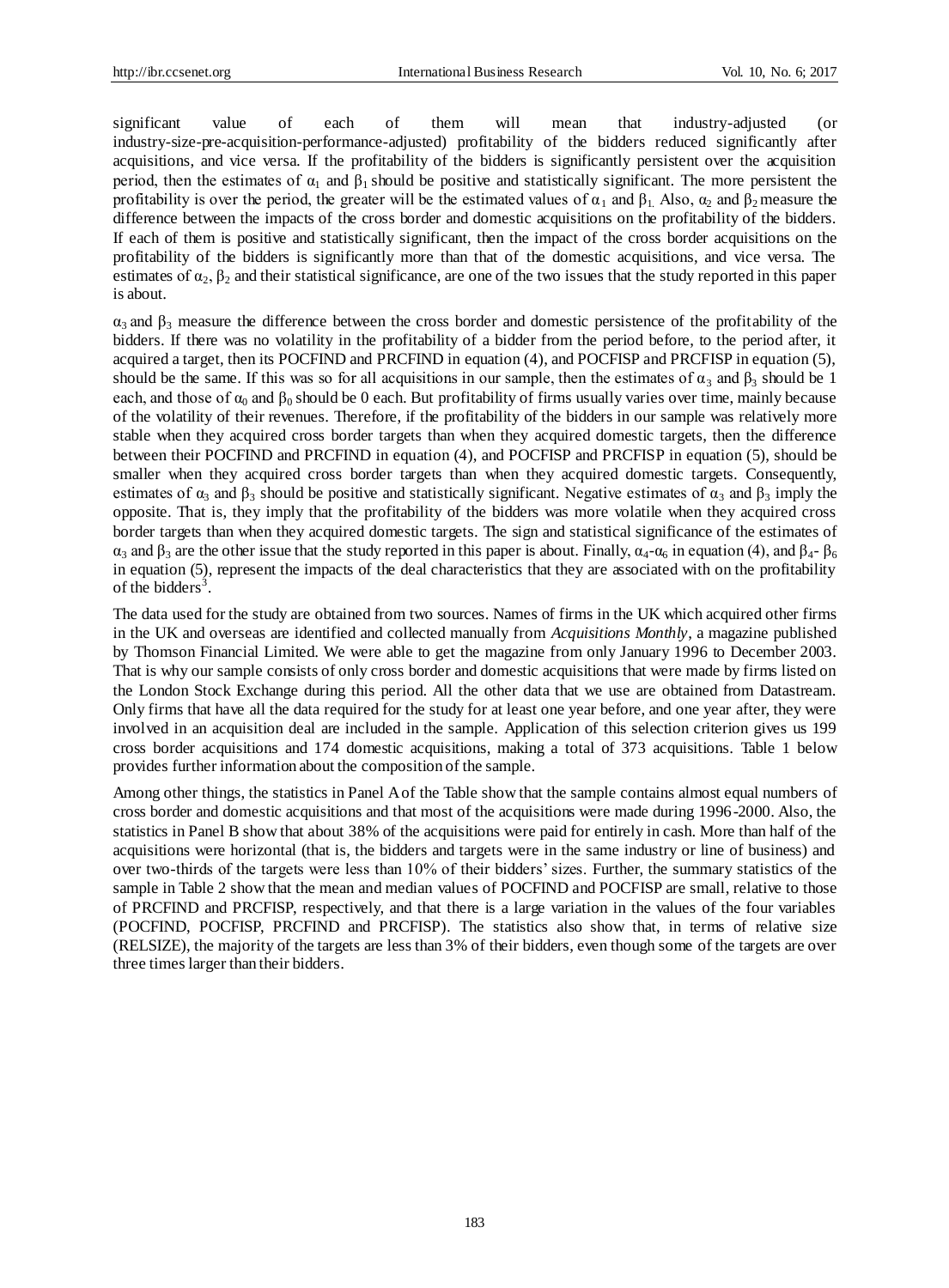#### Table 1. Sample Composition

|                                                               | Cross-border |        | Domestic acquisitions |        |        |        |  |
|---------------------------------------------------------------|--------------|--------|-----------------------|--------|--------|--------|--|
|                                                               | acquisitions |        |                       |        |        | Total  |  |
| Description                                                   | Number       | $\%$   | Number                | $\%$   | Number | $\%$   |  |
| <b>Distribution</b><br>by<br>of<br><b>A:</b><br>Panel<br>vear |              |        |                       |        |        |        |  |
| acquisition                                                   |              |        |                       |        |        |        |  |
| 1996                                                          | 18           | 9.05   | 21                    | 12.07  | 39     | 10.46  |  |
| 1997                                                          | 22           | 11.06  | 26                    | 14.94  | 48     | 12.87  |  |
| 1998                                                          | 45           | 22.61  | 50                    | 28.74  | 95     | 25.47  |  |
| 1999                                                          | 40           | 20.10  | 36                    | 20.69  | 76     | 20.38  |  |
| 2000                                                          | 34           | 17.09  | 18                    | 10.34  | 52     | 13.94  |  |
| 2001                                                          | 11           | 5.53   | 8                     | 4.60   | 19     | 5.09   |  |
| 2002                                                          | 12           | 6.03   | 5                     | 2.87   | 17     | 4.56   |  |
| 2003                                                          | 17           | 8.54   | 10                    | 5.75   | 27     | 7.24   |  |
| <b>Total</b>                                                  | 199          | 100.00 | 174                   | 100.00 | 373    | 100.00 |  |
| <b>Distribution</b><br>B:<br>deal<br>Panel<br>bv              |              |        |                       |        |        |        |  |
| characte ristics                                              |              |        |                       |        |        |        |  |
| (i) Payment Method                                            |              |        |                       |        |        |        |  |
| All cash                                                      | 71           | 35.68  | 69                    | 39.66  | 140    | 37.53  |  |
| Mixture of cash, shares, etc.                                 | 128          | 64.32  | 105                   | 60.34  | 233    | 62.47  |  |
| <b>Total</b>                                                  | 199          | 100.00 | 174                   | 100.00 | 373    | 100.00 |  |
| (ii) Industry Relatedness                                     |              |        |                       |        |        |        |  |
| Same industry                                                 | 92           | 46.23  | 107                   | 61.49  | 199    | 53.35  |  |
| Different industries                                          | 107          | 53.77  | 67                    | 38.51  | 174    | 46.65  |  |
| <b>Total</b>                                                  | 199          | 100.00 | 174                   | 100.00 | 373    | 100.00 |  |
| (iii) Relative size of target                                 |              |        |                       |        |        |        |  |
| Target size $\leq 10\%$ of acquirer's                         | 144          | 72.36  | 117                   | 67.24  | 261    | 69.97  |  |
| Target size 10% - 50%                                         | 44           | 22.11  | 48                    | 27.59  | 92     | 24.67  |  |
| Target size $> 50\%$                                          | 11           | 5.53   | 9                     | 5.17   | 20     | 5.36   |  |
| Total                                                         | 199          | 100.00 | 174                   | 100.00 | 373    | 100.00 |  |

#### **4. Results**

We first estimate equation (4) above. In the results obtained, which are summarised in Table 3,  $\alpha_0$  is not statistically significant, but  $\alpha_1$  is positive and generally statistically significant, except when the difference between cross border and domestic persistence is controlled (as in estimate (4) in the Table). Also,  $\alpha_2$  is negative and statistically significant,  $\alpha_3$  is positive but not statistically significant,  $\alpha_4$  is positive and statistically significant in estimate (3) but not in estimate (4), while  $\alpha_5$  and  $\alpha_6$  are not statistically significant in any of the estimates.

| Variables      | Mean   | Median    | Std. dev | Minimum   | Maximum |
|----------------|--------|-----------|----------|-----------|---------|
| <b>POCFIND</b> | 0.0001 | 0.0084    | 0.1475   | $-0.7726$ | 0.4430  |
| <b>POCFISP</b> | 0.0095 | $-0.0004$ | 0.2559   | $-0.6483$ | 3.9570  |
| <b>PRCFIND</b> | 0.0224 | 0.0221    | 0.1517   | $-1.1390$ | 0.7382  |
| <b>PRCFISP</b> | 0.0664 | $-0.0026$ | 1.4089   | $-1.1390$ | 26.9594 |
| CB             | 0.5335 | 1.0000    | 0.4995   | 0.0000    | 1.0000  |
| CP             | 0.3753 | 0.0000    | 0.4849   | 0.0000    | 1.0000  |
| <b>INDR</b>    | 0.5335 | 1.0000    | 0.4995   | 0.0000    | 1.0000  |
| <b>RELSIZE</b> | 0.1616 | 0.0296    | 0.3914   | 0.0002    | 3.1748  |

Table 2. Sample summary statistics

*Notes.* This table contains the summary statistics of the sample. POCFIND is industry-adjusted post-acquisition cash flow measure of the level of profitability of the bidders; POCFISP is industry-size-pre-acquisition-performance-adjusted cash flow measure of the level of profitability of the bidders after the acquisitions; PRCFIND is industry-adjusted pre-acquisition cash flow measure of the level of profitability of the bidders; PRCFISP is industry-size-pre-acquisition-performance-adjusted cash flow measure of the level of profitability of the bidders before the acquisitions; CB is a dummy variable allocated a value of 1 for cross border acquisitions and 0 for domestic acquisitions; CP is a dummy variable allocated a value of 1 for acquisitions paid for entirely in cash and 0 for all others; INDR is a dummy variable allocated a value of 1 for acquisitions of targets that are in the same industry with their bidders and 0 for others; and RELSIZE is the relative size of a target to its bidder, represented by the ratio of the deal value to the market value of the equity of the bidder.

Therefore, the results show that the cross border acquisitions were less profitable than the domestic acquisitions. The difference was about 3.8% of the total assets of the bidders ex-post acquisitions – see estimate (4) in Table 3. The results also show that there is no significant difference between the cross border and domestic persistence of the profitability of the bidders in our sample.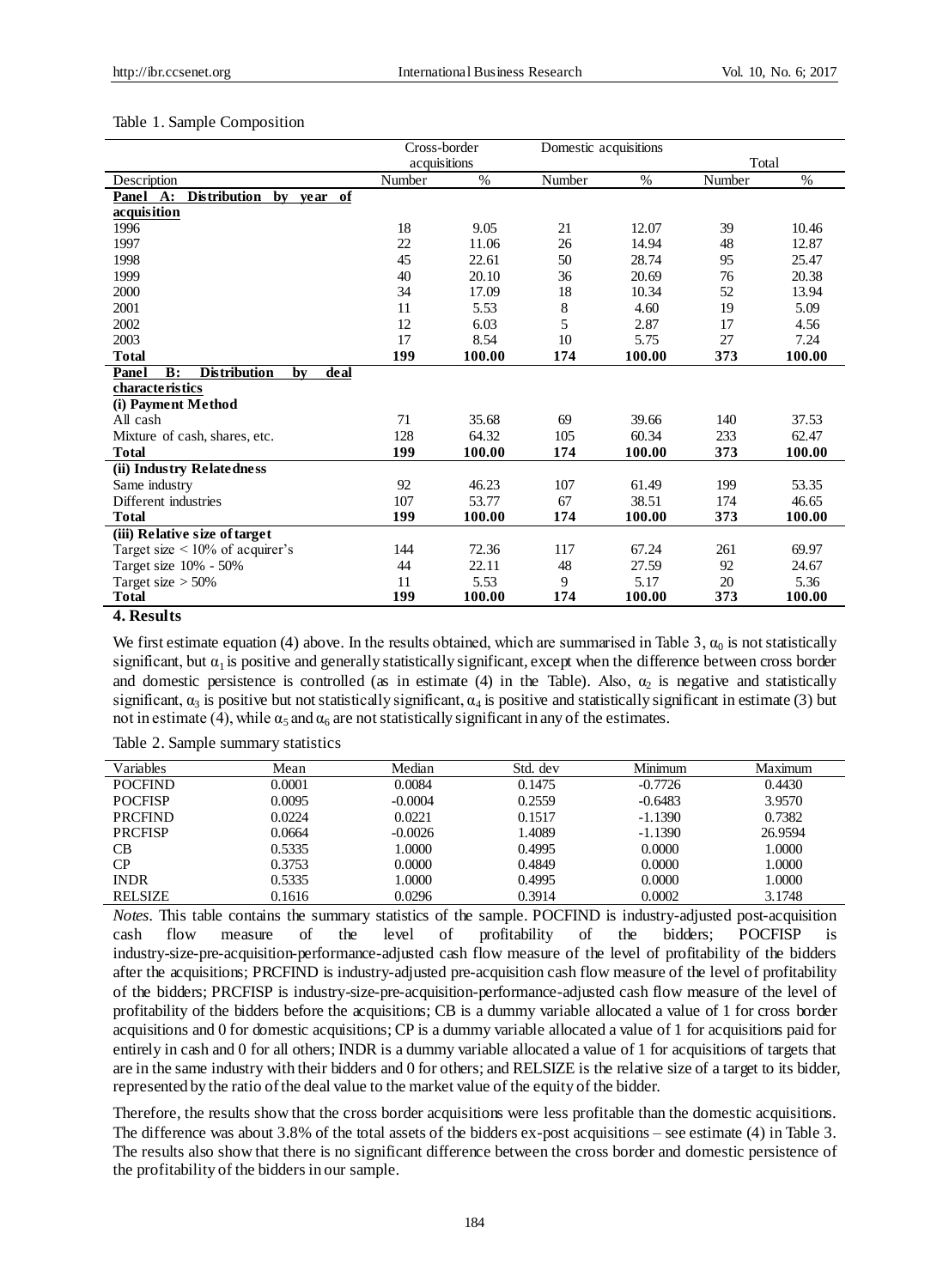#### Table 3. Estimates of equation (4)

| Independent variables  | Estimate $(1)$ | Estimate (2) | Estimate $(3)$ | Estimate (4) |
|------------------------|----------------|--------------|----------------|--------------|
| Constant $(\alpha_0)$  | $-0.0055$      | 0.0125       | $-0.0197$      | 0.0062       |
|                        | (0.4865)       | (0.2233)     | (0.1650)       | (0.6941)     |
| PRCFIND $(\alpha_1)$   | 0.2532a        | 0.2455a      | 0.2368a        | 0.1013       |
|                        | (0.0016)       | (0.0020)     | (0.0047)       | (0.2068)     |
| $CB(\alpha_2)$         |                | $-0.0335b$   |                | $-0.0378b$   |
|                        |                | (0.0217)     |                | (0.0130)     |
| $CB*PRCFIND(\alpha_3)$ |                |              |                | 0.2163       |
|                        |                |              |                | (0.1068)     |
| $CP(\alpha_4)$         |                |              | 0.0253c        | 0.0240       |
|                        |                |              | (0.0975)       | (0.1155)     |
| INDR $(\alpha_5)$      |                |              | 0.0083         | 0.0032       |
|                        |                |              | (0.5864)       | (0.8301)     |
| RELSIZE $(\alpha_{6})$ |                |              | 0.0037         | $-0.0018$    |
|                        |                |              | (0.7423)       | (0.8849)     |
| Adj. $R^2$             | 0.0653         | 0.0756       | 0.0648         | 0.0834       |
| F-statistic            | 26.9928a       | 16.2218      | 7.4449         | 6.6392       |
| $(p-value)$            | (0.0000)       | (0.000)      | (0.0000)       | (0.0000)     |

*Notes.* This table contains estimates of equation (4) obtained when POCFIND is used as the dependent variable of the equation. POCFIND is industry-adjusted post-acquisition cash flow measure of the level of profitability of the bidders; PRCFIND is industry-adjusted pre-acquisition cash flow measure of the level of profitability of the bidders; CB is a dummy variable allocated a value of 1 for cross border acquisitions and 0 for domestic acquisitions; CP is a dummy variable allocated a value of 1 for acquisitions paid for entirely in cash and 0 for all others; INDR is a dummy variable allocated a value of 1 for acquisitions of targets that are in the same industry with their bidders and 0 for others; and RELSIZE is the relative size of a target to its bidder, represented by the ratio of the deal value to the market value of the equity of the bidder. a, b and c indicate that the estimates are statistically significant at the 1%, 5% and 10% levels respectively.

# *4.1 Is the Result in Table 3 Affected by the Size and Pre-acquisition Performance of the Bidders Represented in Our Sample?*

The potential effects of the size and pre-acquisition performance of the bidders on the measure of post-acquisition profitability that is used to obtain the results reported in Table 3 are not controlled. This could have affected the results if the bidders in our sample were larger, or more profitable, than the median firms in their industries when they acquired their targets. We check whether the results would be different if the potential effects of size, pre-acquisition performance and industry on the post-acquisition profitability of the bidders are controlled. This is done by estimating equation (5). The new set of results obtained, summarised in Table 4, is quite similar to the one in Table 3. Therefore, the difference between the impacts of the cross border and domestic acquisitions on the profitability of the bidders shown by the results in Table 3 is not sensitive to whether only the effect of industry on the profitability of the bidders is controlled or whether the effects of size and pre-acquisition performance of the bidders are controlled as well. It is also evident that the lack of a statistically significant difference between the cross border and domestic persistence of the profitability of the bidders shown by the results in Table 3 is not sensitive to control for the effects of size and pre-acquisition performance of the acquirers.

# *4.2 Sensitivity Analyses*

Most of the previous studies that assess the impact of acquisitions on the level of profitability of firms employ accrual based measure of profitability (e.g. Healy, et al, 1992 and M&S) rather than the cash flow based measure of profitability that we use. Powell and Stark (2005) observe that the impact of acquisitions on the profitability of firms is greater when the accrual based measure of profitability is used than when the cash flow based measure is used.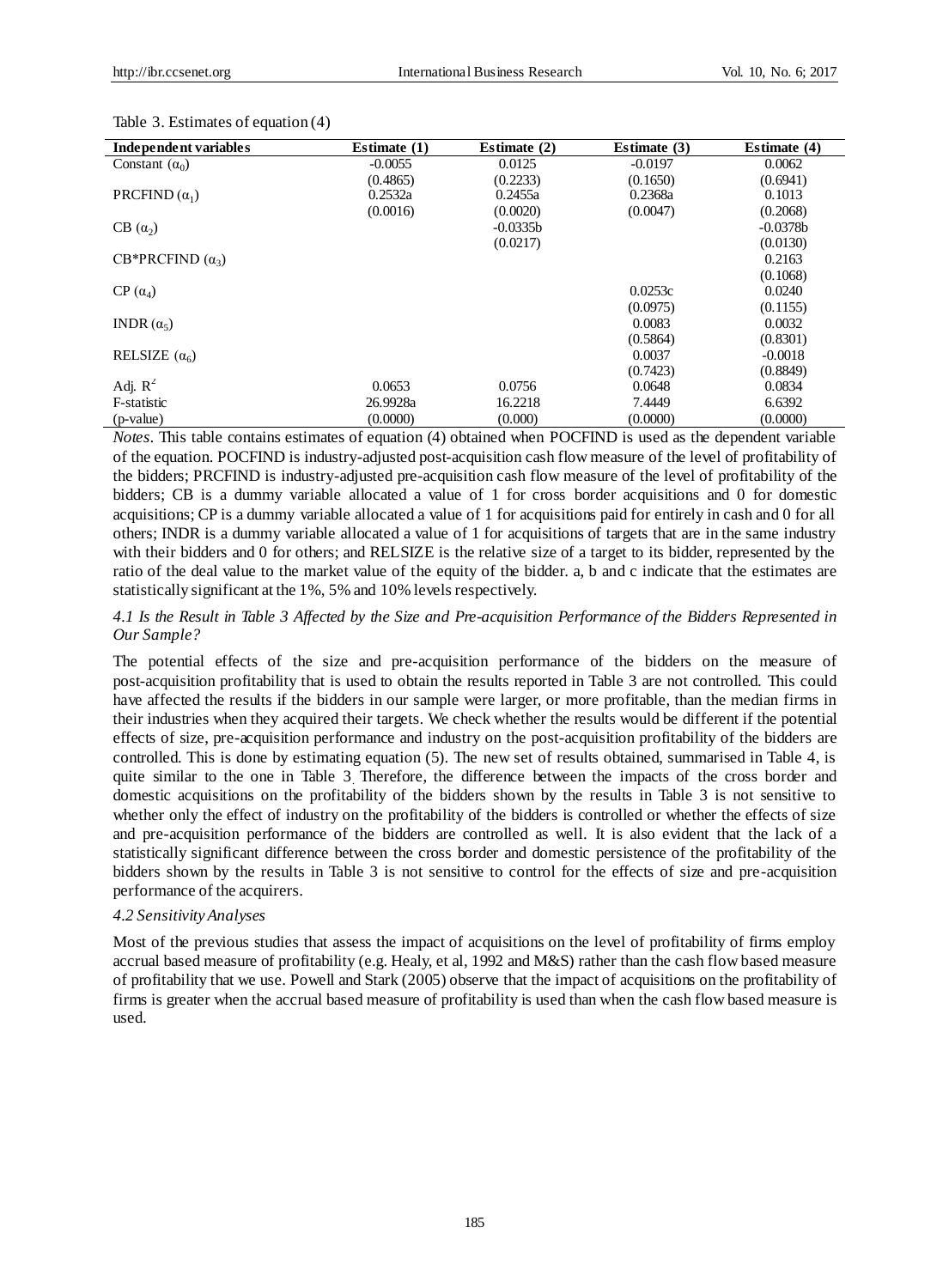Table 4. Estimates of equation (5)

| Independent variables  | Estimate $(1)$ | Estimate $(2)$ | Estimate $(3)$ | Estimate (4) |
|------------------------|----------------|----------------|----------------|--------------|
| Constant $(\beta_0)$   | $-0.0004$      | 0.01347        | $-0.0156$      | 0.0029       |
|                        | (0.9535)       | (1.1654)       | (0.3308)       | (0.8722)     |
| PRCFISP $(\beta_1)$    | 0.1495a        | 0.1489a        | 0.1499a        | 0.1490a      |
|                        | (0.0000)       | (0.0000)       | (0.0000)       | (0.0000)     |
| $CB(\beta_2)$          |                | $-0.0260c$     |                | $-0.0265c$   |
|                        |                | (0.0815)       |                | $(-0.0880)$  |
| CB*PRCFISP $(\beta_3)$ |                |                |                | 0.0931       |
|                        |                |                |                | (0.4066)     |
| $CP(\beta_4)$          |                |                | 0.0428a        | 0.0381b      |
|                        |                |                | (0.0058)       | (0.0213)     |
| INDR $(\beta_5)$       |                |                | 0.0011         | $-0.0039$    |
|                        |                |                | (0.9438)       | (0.8021)     |
| RELSIZE $(\beta_6)$    |                |                | $-0.0096$      | $-0.0125$    |
|                        |                |                | $(-0.6630)$    | (0.4118)     |
| Adj. $R^2$             | 0.6762         | 0.6779         | 0.6806         | 0.6830       |
| F-statistic            | 777.99a        | 392.54a        | 199.16a        | 134.57a      |
| $(p-value)$            | (0.0000)       | (0.0000)       | (0.0000)       | (0.0000)     |

*Notes.* This table contains estimates of equation (5) obtained when POCFISP is used as the dependent variable of the equation. POCFISP is industry-size-pre-acquisition-performance-adjusted cash flow measure of the level of profitability of the bidders after the acquisitions; PRCFISP is industry-size-pre-acquisition-performance-adjusted cash flow measure of the level of profitability of the bidders before the acquisitions; CB is a dummy variable allocated a value of 1 for cross border acquisitions and 0 for domestic acquisitions; CP is a dummy variable allocated a value of 1 for acquisitions paid for entirely in cash and 0 for all others; INDR is a dummy variable allocated a value of 1 for acquisitions of targets that are in the same industry with their bidders and 0 for others; and RELSIZE is the relative size of a target to its bidder, represented by the ratio of the deal value to the market value of the equity of the bidder. a, b and c indicate that the estimates are statistically significant at the 1%, 5% and 10% levels respectively.

Consequently, we assess the sensitivity of the results reported in Tables 3 and 4 above to the use of the accrual based measure of profitability by measuring profitability as EBITDA/Total Assets and using the value obtained to calculate the  $PR_{ind-adjit}$  and  $PR_{ind, size, perf-adjit}$  in equations (2) and (3) respectively. Subsequently, the new values of PR<sub>ind-adji,t</sub> and PR<sub>ind,size,perf-adji,t</sub> obtained are used to calculate the accrual based post- and pre-acquisition measures of profitability that correspond to the cash flow measures stated in equations (4) and (5), which are then employed to estimate the equations. The results obtained are quite similar to those in Tables (3) and (4) above. The results are not reported here in order to save space. Readers who are interested in them can obtain them from the corresponding author by request.

Finally, we perform variance inflation tests to check whether the lack of statistical significance of the estimates of the coefficients of some of the variables in equations (4) and (5) (such as CP, INDR and RELSIZE) is caused by multicollinearity. None of the tests results is statistically significant.

#### **5. Conclusions**

Therefore, we conclude that the greater popularity of cross border acquisitions than domestic acquisitions in the UK during the 1990s and the beginning of this century was not because cross border acquisitions were more profitable, or made the profitability of bidders significantly more stable, than domestic acquisitions. We also conclude that the difference between the impacts of the cross border and domestic acquisitions on the profitability of the bidders in our sample, as well as the similarity of the impacts of the two types of acquisitions on the persistence of the profitability of the bidders in our sample, are robust to control for the effects of industry, size and pre-acquisition performance of the bidders. Further, we conclude that they are robust to the use of cash flow based, and accrual based, measures of profitability too.

The conclusions stated above are similar to those of M&S, even though the focus of their study is on the difference between the impacts of cross border and domestic acquisitions on the profitability of merged firms. However, our evidence, which shows that cross border acquisitions did not make the profitability of bidders to be significantly more persistent than domestic acquisitions during late 1990s and the beginning of this century, is new in the literature. Even though M&S state on page 559 of their paper that the impact of cross border acquisitions is not significantly different from that of domestic acquisitions on the persistence of the profitability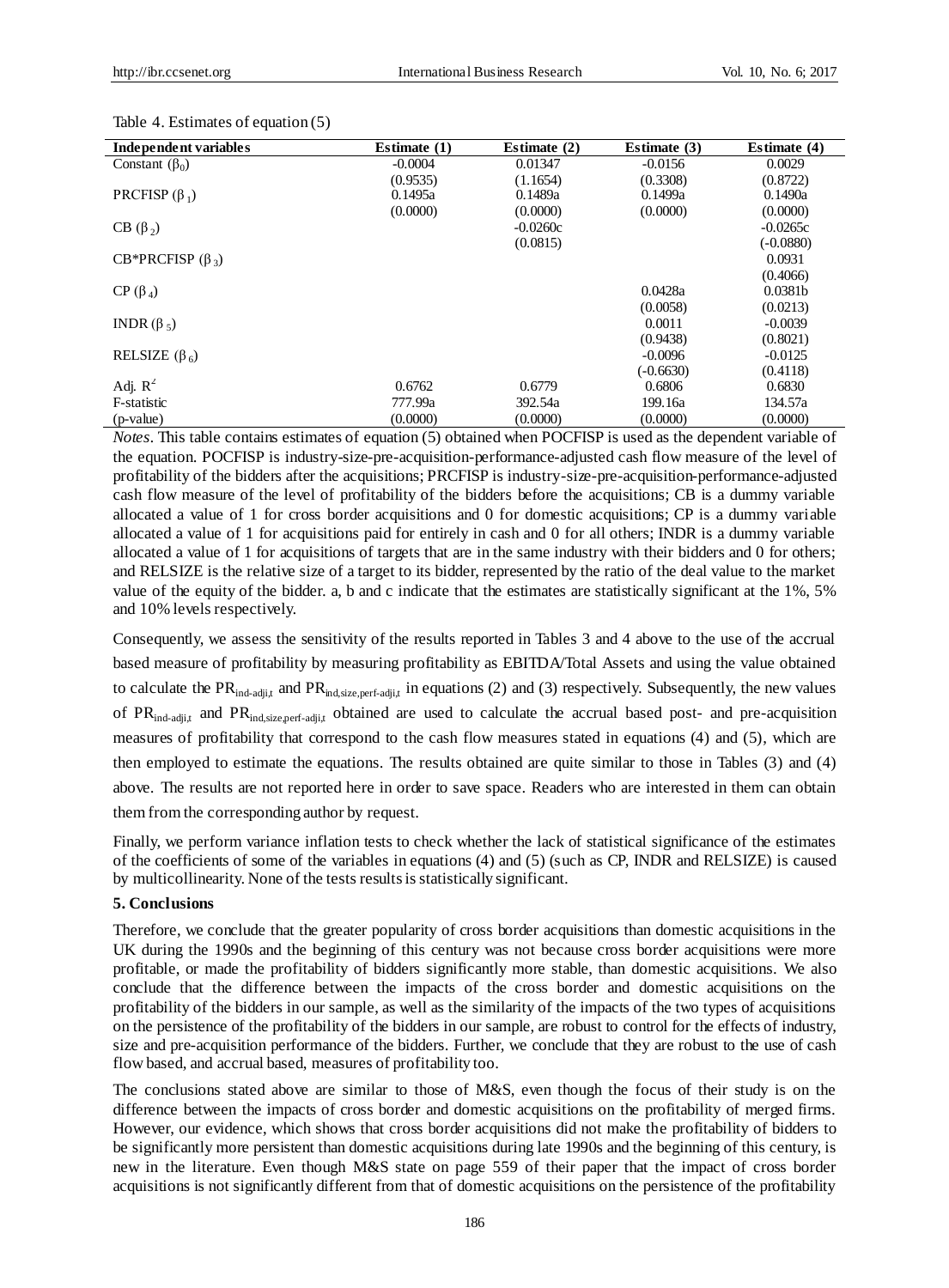of the merged firms in their sample, they did not report their evidence.

The new evidence reported in this paper is interesting for a number of reasons. First, it is relevant to the international diversification theory which suggests that international diversification may reduce the volatility of the profitability of firms (Hughes, Logue and Sweeney, 1975). The evidence does not support the theory, but it supports the upstream-downstream hypothesis (Kwok and Reeb, 2000). The main implication of the hypothesis for our study is that there is no guarantee that the impact of the cross border acquisitions on the persistence of the profitability of the bidders in our sample will be significantly higher than that of the domestic acquisitions in the sample. Our results are consistent with this implication of the hypothesis.

Finally, from the point of view of finance theory, if the bidders in our sample had behaved rationally, then the cross border acquisitions that they made should have significantly enhanced either their profitability, or the persistence of their profitability, or both. Neither of these is evident from our results. This, therefore, raises the question of whether the bidders gained anything from their cross border acquisitions. Further studies should be undertaken to find out directly from bidders the benefits that they get from cross border acquisitions which justify making them rather than acquiring domestic targets. There is no such direct evidence in the literature at this moment.

#### **References**

- Ayoush, M. D. (2011). Are cross-border mergers and acquisitions better or worse than domestic mergers and acquisitions? The UK evidence. *PhD thesis submitted to the University of Birmingham in 2011.*
- Bertrand, O., & Zitouna, H. (2005). Domestic versus cross-border acquisitions: Which impact on the target firms performance? *Working Paper No. 647, IUI The Research Institute of Industrial Economics*.
- Boateng, A., Naraidoo, R., & Uddin, M. (2011). An analysis of the inward cross-border mergers and acquisitions in the UK: A macroeconomic perspective. *Journal of International Financial Management & Accounting*, *22*(2), 91-113. https://doi.org/10.1111/j.1467-646X.2011.01046.x
- Bruner, R. (2002). Does M&A Pay? A survey of evidence for the decision maker. *Journal of Applied Finance*, *12,*  48-68.
- Conn, C., Cosh, A., Guest, P., & Hughes, A. (2005). The impact of UK acquirers of domestic, cross-border, public and private acquisitions. *Journal of Business Finance and Accounting, 32,* 815-870. https://doi.org/10.1111/j.0306-686X.2005.00615.x
- Eiteman, D. K., Stonehill, A. I., & Moffett, M. H. (2016). *Multinational Business Finance*, 14<sup>th</sup> edition, Pearson.
- Fraser, D., & Zhang, H. (2009). Mergers and long term corporate performance: evidence from cross-border bank acquisitions. *Journal of Money, Credit and Banking, 41,* 1503-1513. https://doi.org/10.1111/j.1538-4616.2009.00265.x
- Goergen, M., & Renneboog, L. (2004). Shareholder wealth effects of European Domestic and Cross-border Takeover Bids. *European Financial Management*, *10*(1), 9-45. https://doi.org/10.1111/j.1468-036X.2004.00239.x
- Healy, P., Palepu, K., & Ruback, R. (1992). Does corporate performance improve after mergers? *Journal of Financial Economics, 31,* 135-175. https://doi.org/10.1016/0304-405X(92)90002-F
- Hughes, J. S., Logue, D. E., & Sweeney, R. J. (1975). Corporate International Diversification and Market Assigned Measures of Risk and Diversification. *Journal of Financial and Quantitative Analysis, 10*(4), 627-637. https://doi.org/10.2307/2330611
- Ismail, T. H., Abdou, A. A., & Annis, R. M. (2011). Review of literature linking corporate performance to mergers and acquisitions. *The Review of Financial and Accounting Studies, 1,* 89-104.
- Kumar, B. R., & Rajib, P. (2007). Mergers and Corporate Performance in India: An Empirical study. *Decision*, *34*(1), 121-147.
- Kwok, C. C. Y., & Reeb, D. M. (2000). Internationalization and Firm Risk: An Upstream-Downstream Hypothesis. *Journal of International Business Studies, 31,* December, 611-629. https://doi.org/10.1057/palgrave.jibs.8490925
- Lawson, G. (1985). The Measurement of Corporate Performance on a Cash Flow Basis: A Reply to Mr. Eggington. *Accounting and Business Research, 15,* 99-108. https://doi.org/10.1080/00014788.1985.9729253